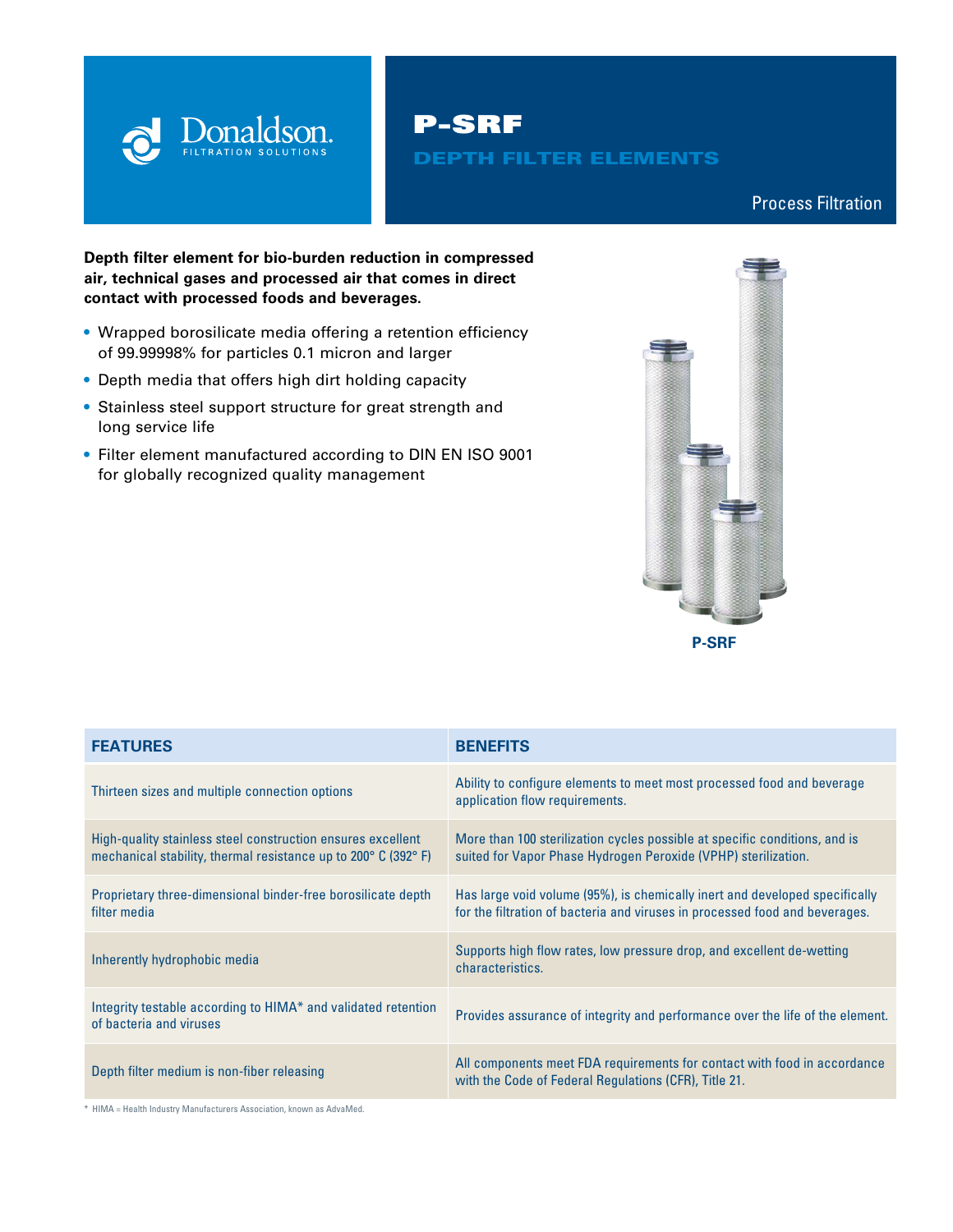## INDUSTRIES AND APPLICATIONS

### **INDUSTRIES**

- **•** Food & beverage
- **•** Bottled Water
- **•** Wine
- **•** Distilled Spirits

## **APPLICATIONS**

**•** PET Bottle Blowing

**•** Brewery

**•** Juice **•** Dairy

- **•** Food Ingredients
- **•** Fermentation Air
- **•** Aseptic packaging of processed foods and beverages

## **RETENTION OF MICROORGANISMS**

The procedure for microbiological evaluation is outlined by HIMA\*. The filter element was challenged with a minimum of 107 viable Brevundimonas diminuta microorganisms to each square centimeter of effective filtration area. The bacterial challenge is quantified by expressing the filter element efficiency to remove the challenge organism from the challenge suspension as a Log Reduction Value (LRV).

LRV =  $Log_{10}$  (quantity of organisms in the challenge minus quantity of organisms after filtration)

*Brevundimonas diminutas (≥ 0.2 μm) LRV > 7*

*MS2 Coliphage (≥ 0.02 μm) LRV > 9*

| <b>Temperature Range</b>                   | -20° C to 200° C (-4° F to 392° F). 150° C ( $\geq 302$ ° F) only for dry compressed air.                                                                                                                                                   |
|--------------------------------------------|---------------------------------------------------------------------------------------------------------------------------------------------------------------------------------------------------------------------------------------------|
| <b>Effective Filtration Area (nominal)</b> | 465 cm <sup>2</sup> per 254 mm (0.5 ft <sup>2</sup> per 10 inch) element<br>(For other element sizes see Correction Factors Filtration Surface Area)                                                                                        |
| <b>Absolute Retention Rate</b>             | $≥99.99998\%$ at $≥0.01$ µm                                                                                                                                                                                                                 |
| <b>Bacterial/Viral Retention</b>           | Scientifically validated by an independent institute via: Brevundimonas diminutas aerosol challenge<br>and MS2 Coliphage aerosol challenge                                                                                                  |
| <b>Integrity Test Values</b>               | DOP Test according to HIMA > 99.99998%                                                                                                                                                                                                      |
| <b>Configurations</b>                      | UF: Push-in connection and flat end cap<br>P7: 2 x 226 o-rings, 2 bayonet locking tabs and locating fin<br>Other connections available upon request                                                                                         |
| <b>Maximum Differential Pressure</b>       | 5 bar; -20° C to 200° C (75 psid; -4° F to 392° F), regardless of the system pressure or flow direction                                                                                                                                     |
| <b>Typical Continuous Air Service Life</b> | 12 months recommended changeout cycle                                                                                                                                                                                                       |
| <b>Typical Vent Service Life</b>           | 6 months recommended changeout cycle                                                                                                                                                                                                        |
| <b>Cumulative Steam Time</b>               | 121° C (250° F), Saturated Steam ≥100 cycles (30 minutes)<br>Figures based on steaming resistance lab tests.<br>Filter elements must be checked in actual use.<br><b>Contact Donaldson for recommended Autoclaving/Steaming procedures.</b> |

# SPECIFICATIONS

\*Viton is a registered trademark of DuPont Performance Elastomers L.L.C.

B Donaldson - Process Filtration donaldson and a state of the state of the state of the state of the state of the state of the state of the state of the state of the state of the state of the state of the state of the stat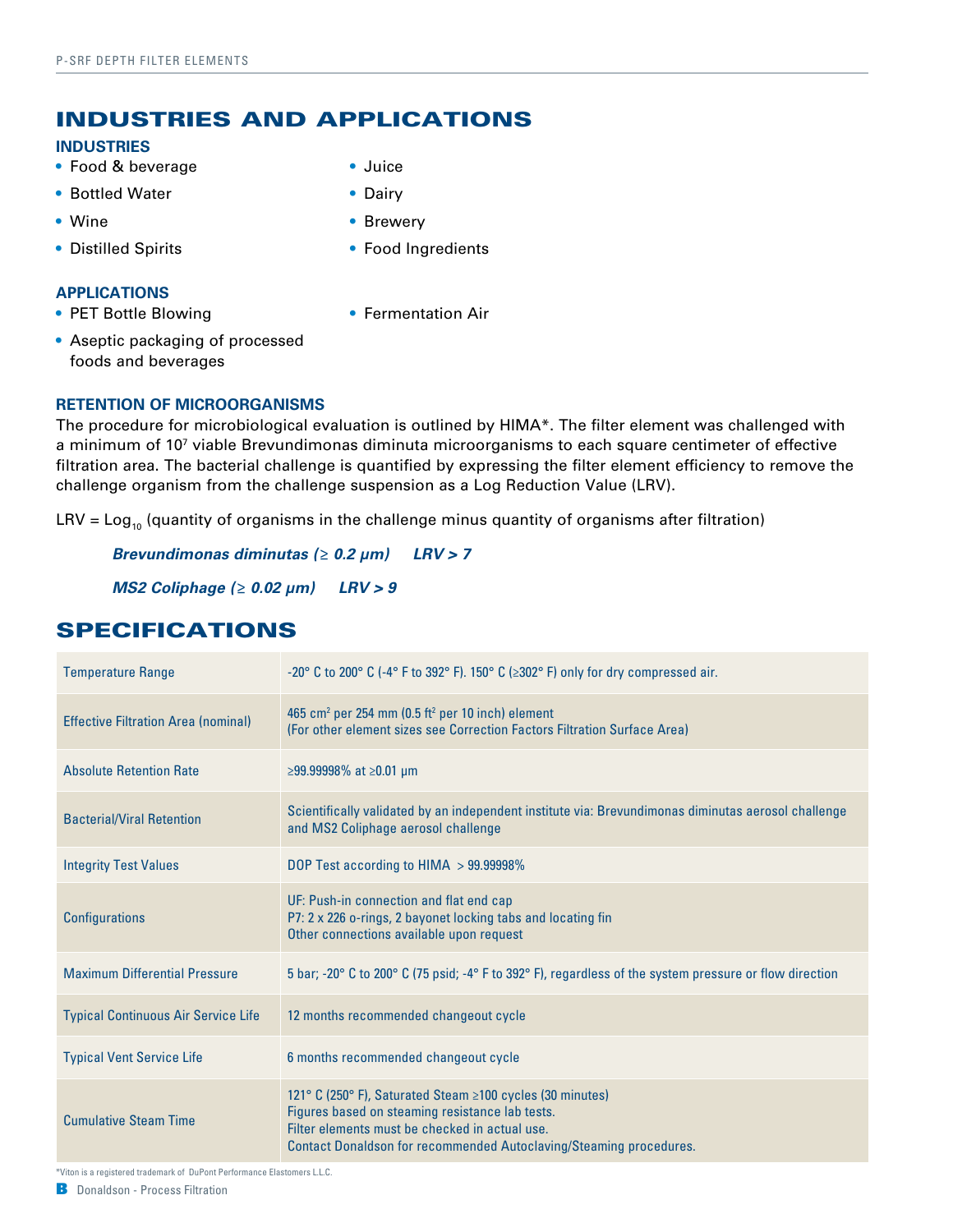| <b>MATERIALS</b>          | <b>CFR TITLE 21</b>                                                                      |                                              |
|---------------------------|------------------------------------------------------------------------------------------|----------------------------------------------|
| <b>Filter Media</b>       | <b>Borosilicate</b>                                                                      | 177.2660                                     |
| <b>Upstream Support</b>   | <b>PTFE</b>                                                                              | 177.1550                                     |
| <b>Downstream Support</b> | <b>PTFE</b>                                                                              | 177.1550                                     |
| <b>Outer Guard</b>        | 304 SS                                                                                   | 211.65                                       |
| Inner Guard               | 304 SS                                                                                   | 211.65                                       |
| <b>End Caps</b>           | 304 SS                                                                                   | 211.65                                       |
| <b>Poting Compound</b>    | <b>Silicone</b>                                                                          | 177.2600                                     |
| <b>0-Rings Standard</b>   | <b>Silicone</b>                                                                          | 177.2600                                     |
| <b>O-Rings Optional</b>   | <b>Buna</b><br><b>EPDM</b><br><b>PTFE</b> over silicone<br>PTFE over Viton <sup>®*</sup> | 177.2600<br>177.2600<br>177.1550<br>177.1550 |

\* Viton is a registered trademark of DuPont Performance Elastomers L.L.C.

## **UF PUSH-IN CONNECTION**

|                               | Dimensions (inches) |      |    |      |              |      |           |      |     |      |                                |
|-------------------------------|---------------------|------|----|------|--------------|------|-----------|------|-----|------|--------------------------------|
| <b>Element</b><br><b>Size</b> | $\overline{A}$      |      | B  |      | $C (I.D.)^*$ |      | $C(0.D)*$ |      | D   |      | <b>Correction</b><br>Factors** |
|                               | mm                  | in.  | mm | in.  | mm           | in.  | mm        | in.  | mm  | in.  |                                |
| 03/10                         | 76                  | 3.0  | 11 | 0.43 | 20           | 0.79 | 30        | 1.20 | 42  | 1.65 | 0.12                           |
| 04/10                         | 104                 | 4.1  | 11 | 0.43 | 20           | 0.79 | 30        | 1.20 | 42  | 1.65 | 0.17                           |
| 04/20                         | 104                 | 4.1  | 14 | 0.55 | 25           | 0.98 | 37        | 1.46 | 52  | 2.05 | 0.19                           |
| 05/20                         | 127                 | 5.0  | 14 | 0.55 | 25           | 0.98 | 37        | 1.46 | 52  | 2.05 | 0.25                           |
| 05/25                         | 127                 | 5.0  | 14 | 0.55 | 25           | 0.98 | 37        | 1.46 | 62  | 2.44 | 0.32                           |
| 07/25                         | 180                 | 7.1  | 14 | 0.55 | 25           | 0.98 | 37        | 1.46 | 62  | 2.44 | 0.47                           |
| 05/30                         | 127                 | 5.0  | 16 | 0.63 | 51           | 2.00 | 61        | 2.40 | 86  | 3.39 | 0.46                           |
| 07/30                         | 180                 | 7.1  | 16 | 0.63 | 53           | 2.09 | 61        | 2.40 | 86  | 3.39 | 0.68                           |
| 10/30                         | 254                 | 10.0 | 16 | 0.63 | 53           | 2.09 | 61        | 2.40 | 86  | 3.39 | 1.00                           |
| 15/30                         | 381                 | 15.0 | 16 | 0.63 | 53           | 2.09 | 61        | 2.40 | 86  | 3.39 | 1.55                           |
| 20/30                         | 508                 | 20.0 | 16 | 0.63 | 53           | 2.09 | 61        | 2.40 | 86  | 3.39 | 2.10                           |
| 30/30                         | 762                 | 30.0 | 16 | 0.63 | 53           | 2.09 | 61        | 2.40 | 86  | 3.39 | 3.28                           |
| 30/50                         | 762                 | 30.0 | 16 | 0.63 | 81           | 3.20 | 89        | 3.50 | 140 | 5.50 | 5.89                           |



\* UF plug connection with double O-Ring. \*\* Correction factors filtration surface area

## **CODE 7 CONNECTION**

| <b>Element</b><br><b>Size</b> |     | <b>Dimensions</b> |     |       |     |       |    |      |
|-------------------------------|-----|-------------------|-----|-------|-----|-------|----|------|
|                               |     | Α                 |     | B     |     | C     |    |      |
|                               | mm  | $\cdot$<br>In.    | mm  | in.   | mm  | in.   | mm | in.  |
|                               | 127 | 5                 | 125 | 4.92  | 190 | 7.48  | 56 | 2.22 |
|                               | 254 | 10                | 250 | 9.84  | 315 | 12.40 | 56 | 2.22 |
|                               | 508 | 20                | 500 | 19.68 | 565 | 22.24 | 56 | 2.22 |
|                               | 762 | 30                | 750 | 29.53 | 815 | 32.08 | 56 | 2.22 |



Code 7: 2 x 226 O-Rings, 2 bayonet locking tabs, locating fin. Other end cap configurations available upon request  $d$  and  $d$  and  $d$  and  $d$  and  $d$  and  $d$  and  $d$  and  $d$  and  $d$  and  $d$  and  $d$  and  $d$  and  $d$  and  $d$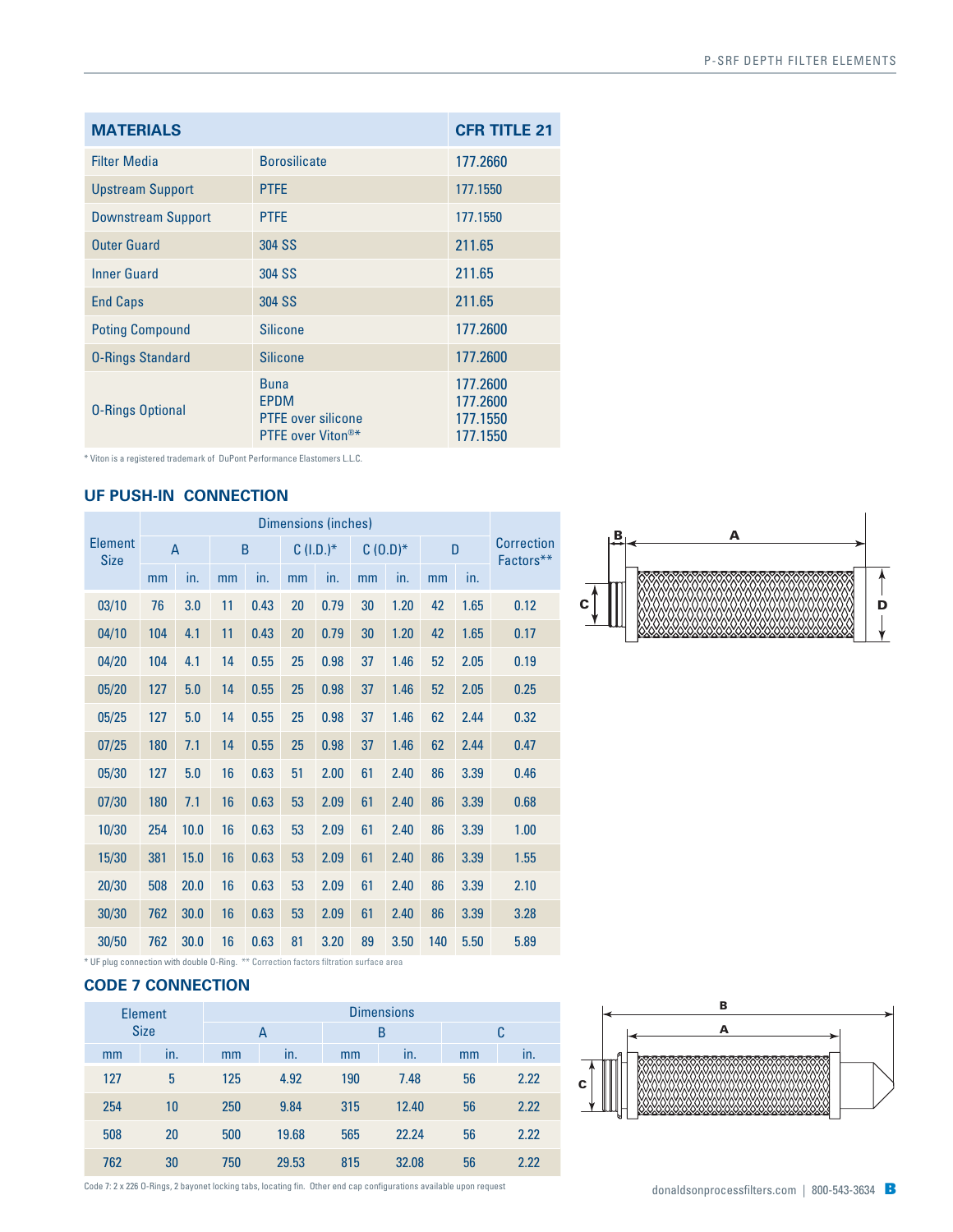#### **QUALITY ASSURANCE**

All P-SRF sterile air filter elements are 100% integrity tested during manufacture and are marked with type and lot number. All P-SRF elements have been inspected and released by Quality Assurance as having met the following requirements:

- All filters are fabricated without the use of binders, adhesives, additives or surface active agents.
- **•** All filter components based on plastics are non-toxic and are certified bio-safe in accordance with current USP Class VI Tests for Plastics.
- **•** All sterile filters are integrity tested according to ASTM D 2986-91 and DIN EN 1822 to verify compliance with established quality and design specifications and to assure consistent and reliable performance.
- **•** A Factory Test Certification according to DIN EN 10204 is available upon request.

### **FLOW CHARACTERISTICS P-SRF FILTER ELEMENT**

Proper sizing and component selection of sterile air filtration systems is essential to ensuring that your application is operating as effectively and efficiently as possible.

For most compressed air applications, Donaldson recommends choosing the P-SRF filter size that produces a differential pressure (pressure drop) of less than 0.2 bar (3 psi). This will ensure a favorable balance between initial cost, energy savings, and dirt holding capacity.

- **1.** Divide flow rate in SCFM by the correction factor corresponding to operating pressure.
- **2.** Divide desired pressure drop in PSI by the answer obtained in step 1. Use the table below to choose the element size whose correction factor most closely matches this answer.

| <b>OPERATING PRESSURE</b> | <b>CORRECTION</b> |               |  |  |
|---------------------------|-------------------|---------------|--|--|
| bar                       | psig              | <b>FACTOR</b> |  |  |
| $\bf{0}$                  | $\bf{0}$          | 1.0           |  |  |
| 1                         | 15                | 2.0           |  |  |
| $\overline{2}$            | 30                | 3.1           |  |  |
| 3                         | 45                | 4.1           |  |  |
| 4                         | 60                | 5.1           |  |  |
| 5                         | 75                | 6.2           |  |  |
| $6\phantom{1}$            | 90                | 7.2           |  |  |
| $\overline{7}$            | 100               | 7.9           |  |  |
| 10                        | 150               | 11.3          |  |  |
| 14                        | 200               | 14.8          |  |  |
| 17                        | 250               | 18.2          |  |  |
| 21                        | 300               | 21.7          |  |  |

**CORRECTION FACTOR OPTIMAL FILTER ELEMENT SIZE** 0.384 03/10  $0.271$  04/10 0.243 04/20 0.184 05/20 0.144 05/25 0.098 07/25 0.100 05/30 0.068 05/30 0.046 10/30 0.030 15/30 0.022 20/30 0.014 30/30 0.008 30/50

For example: Flow rate: 170 m3 /hr (100 scfm) System pressure: 5 bar (75 psig) Optimal pressure drop: 0.2 bar (3 psi)

**1.**  $100/6.2 = 16.12$ 

**2.** 3/16.12 = 0.186

**3.** 0.186 closely aligns with the 05/20 element